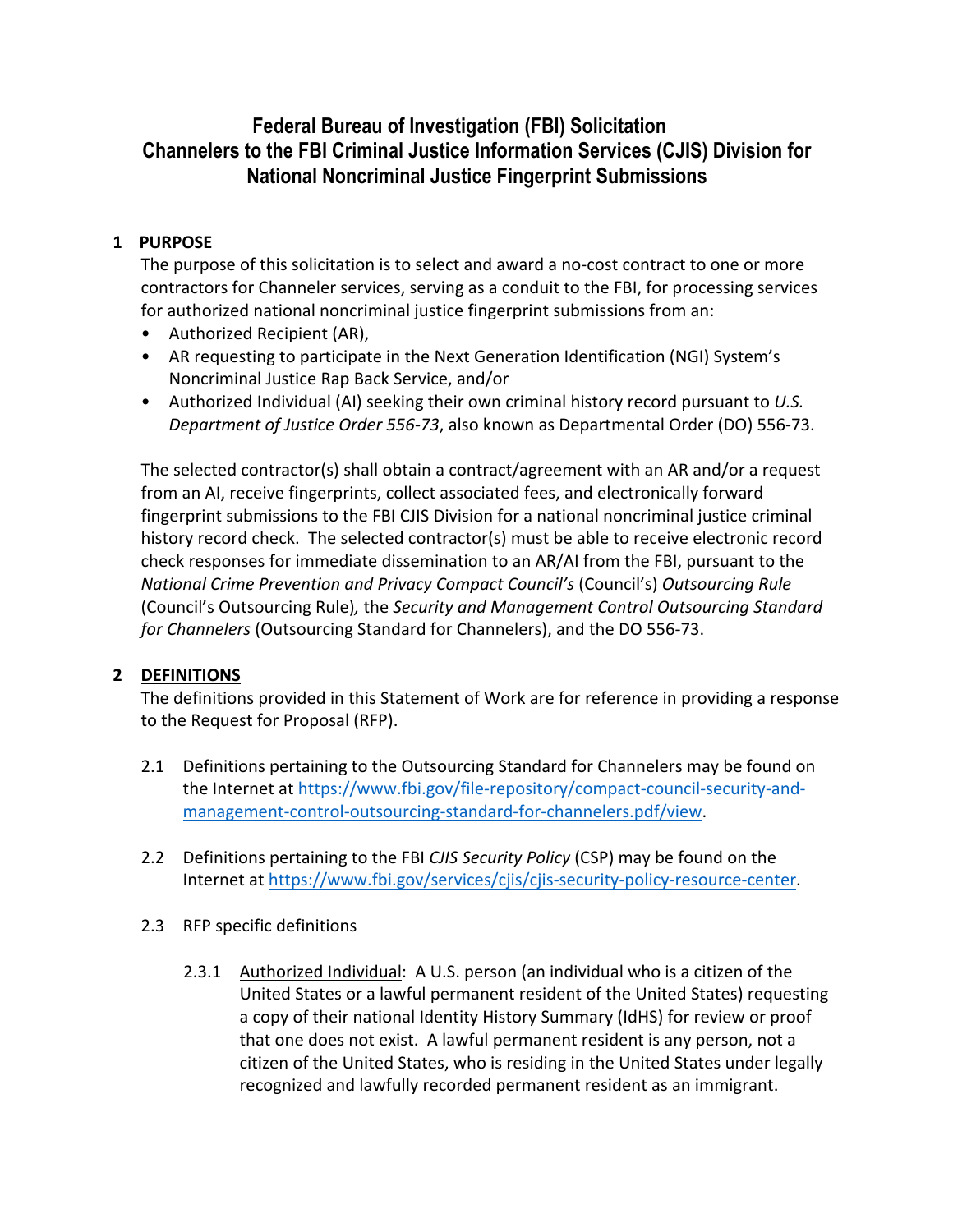- 6.4.10.1.3 When a contractor discovers a cyber incident has occurred, the contractor shall preserve and protect images of all known affected information systems and all relevant monitoring/packet capture data for at least 90 days from the submission of the cyber incident report to allow the FBI to request the media or decline interest. Upon request by the FBI, the contractor shall provide access to additional information or equipment that is necessary to conduct a forensic analysis.
- 6.4.10.1.4 The FBI will protect against the unauthorized use or release of information obtained from the contractor that includes contractor attributional/proprietary information. To the maximum extent practicable, the contractor shall identify and mark attributional/proprietary information.
- 6.4.10.2 The contractor shall include the requirements in this section (6.4.10) in their contracts with any subcontractors.

## 6.5 Audits

- 6.5.1 The contractor shall be subject to an FBI audit within 90 calendar days of the date the contractor first receives CHRI under the approved outsourcing agreement and, at a minimum, a triennial audit with the first of such audits to be conducted within one year of the date the contractor first receives CHRI under the approved outsourcing agreement. The 90-day audit shall be waived for an existing contractor that is participating in triennial audits. An audit may also be conducted on a more frequent basis, should the FBI determine there is a need to do so.
- 6.5.2 Current and former FBI contractors may be subject to having their two most recent audits conducted by the FBI CJIS Division to be used in evaluation and assessment of this RFP. This may include compliance findings and documentation showing when/how findings were corrected or mitigated.
- 6.5.3 The contractor shall comply in a timely manner with all requests made by the FBI during audits and security inspections for access to personnel, facilities, and information. Requests may include, but are not limited to, interviewing staff, observing work processes and areas, inspecting data centers, reviewing documentation of policies and procedures, and reviewing transaction logs.
- 6.5.4 The FBI CJIS Division reserves the right to conduct a final audit of the contractor's operations and system following termination and/or conclusion of this contract with the FBI.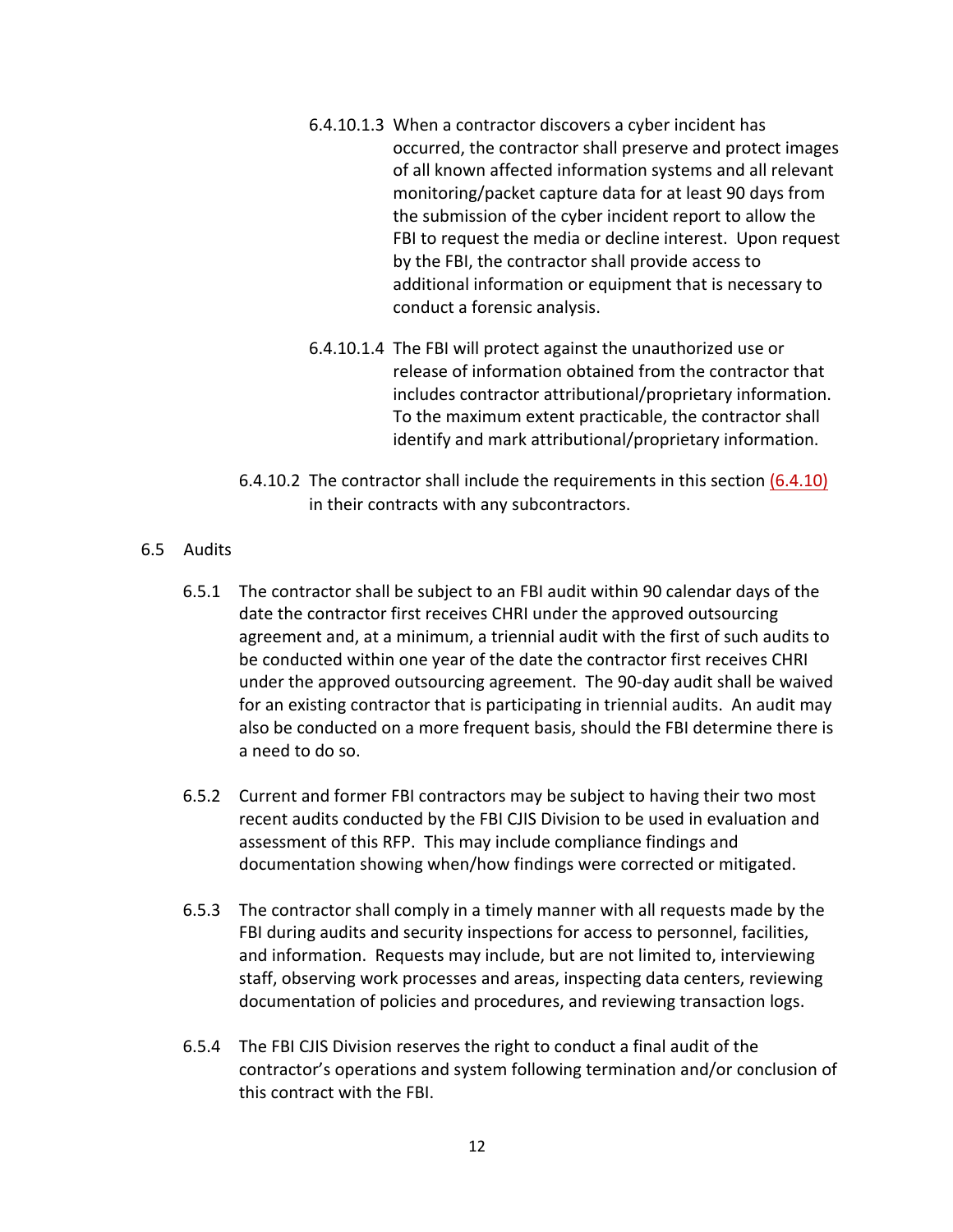- 6.5.5 In addition to formal audits of the contractor conducted by the FBI, the contractor must implement its own formal audit program whereby, at a minimum, the contractor ensures:
	- 6.5.5.1 An independent third-party provider/vendor hired by the contractor, at the contractor's expense, conducts the audits. The name of, and contact information for, the third-party provider/vendor shall be provided in writing to the FBI within 90 calendar days of award. Notification of any changes by the contractor to a different provider/vendor must be submitted to the FBI 30 calendar days prior to making the change.
	- 6.5.5.2 The first audit of the contractor is completed within one year of the date this contract is awarded, and subsequent audits are completed annually thereafter with no more than one year passing between the start of each audit.
	- 6.5.5.3 Each audit includes an assessment of the contractor's compliance with requirements established by the RFP, the Outsourcing Standard for Channelers, the FBI CSP and any additional documents provided following award as the FBI deems necessary.
	- 6.5.5.4 Each audit incorporates a review of all electronic/digital and manual/hardcopy systems, procedures, controls, and locations used by the contractor to perform channeling functions, including those used to process, access, transmit, store, dispose of, or otherwise maintain criminal history record information, regardless of format, received from the FBI pursuant to the RFP.
	- 6.5.5.5 Each audit documents the following information:
		- All requirements assessed.
		- All participants and locations.
		- All findings of noncompliance, each of which must: identify the requirement for which there is a shortfall; describe the facts and observations supporting the shortfall; qualify/quantify the extent of the shortfall; provide the cause for the shortfall; and recommend action to correct the shortfall.
		- All actions completed or planned for completion by the contractor to address findings of noncompliance to include dates of completion or proposed timelines for completion.
	- 6.5.5.6 All documentation described above for each audit is maintained by the contractor for the life of this contract and is provided to the FBI upon request.